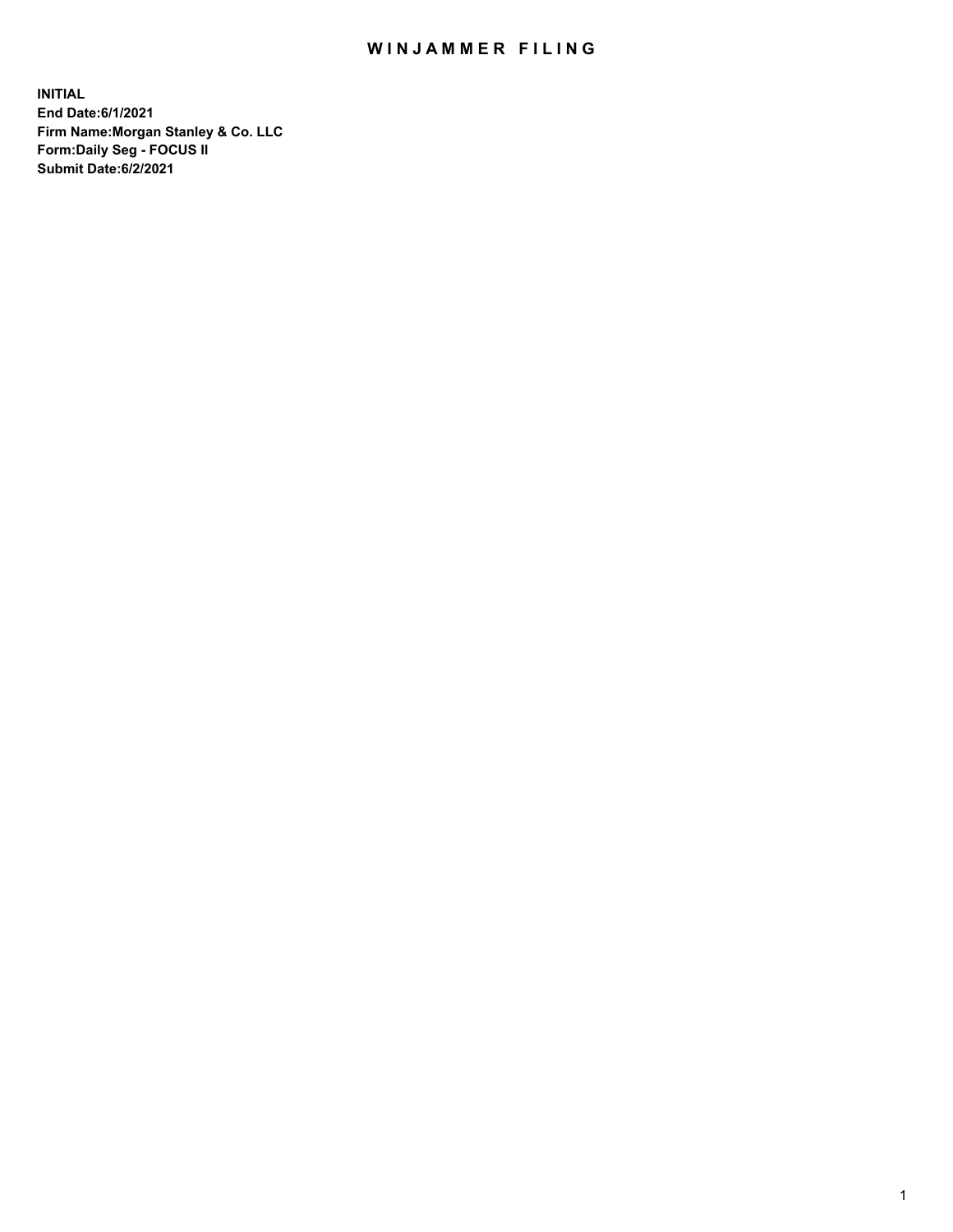**INITIAL End Date:6/1/2021 Firm Name:Morgan Stanley & Co. LLC Form:Daily Seg - FOCUS II Submit Date:6/2/2021 Daily Segregation - Cover Page**

| Name of Company                                                                                                                                                                                                                                                                                                                | <b>Morgan Stanley &amp; Co. LLC</b>                     |
|--------------------------------------------------------------------------------------------------------------------------------------------------------------------------------------------------------------------------------------------------------------------------------------------------------------------------------|---------------------------------------------------------|
| <b>Contact Name</b>                                                                                                                                                                                                                                                                                                            | <b>Ikram Shah</b>                                       |
| <b>Contact Phone Number</b>                                                                                                                                                                                                                                                                                                    | 212-276-0963                                            |
| <b>Contact Email Address</b>                                                                                                                                                                                                                                                                                                   | Ikram.shah@morganstanley.com                            |
| FCM's Customer Segregated Funds Residual Interest Target (choose one):<br>a. Minimum dollar amount: ; or<br>b. Minimum percentage of customer segregated funds required:% ; or<br>c. Dollar amount range between: and; or                                                                                                      | 235,000,000<br><u>0</u><br><u>00</u>                    |
| d. Percentage range of customer segregated funds required between:% and%.<br>FCM's Customer Secured Amount Funds Residual Interest Target (choose one):                                                                                                                                                                        | 0 <sup>0</sup>                                          |
| a. Minimum dollar amount: ; or<br>b. Minimum percentage of customer secured funds required:%; or<br>c. Dollar amount range between: and; or<br>d. Percentage range of customer secured funds required between: % and %.                                                                                                        | 140,000,000<br><u>0</u><br><u>0 0</u><br>0 <sub>0</sub> |
| FCM's Cleared Swaps Customer Collateral Residual Interest Target (choose one):<br>a. Minimum dollar amount: ; or<br>b. Minimum percentage of cleared swaps customer collateral required:% ; or<br>c. Dollar amount range between: and; or<br>d. Percentage range of cleared swaps customer collateral required between:% and%. | 92,000,000<br><u>0</u><br>0 Q<br>0 <sub>0</sub>         |

Attach supporting documents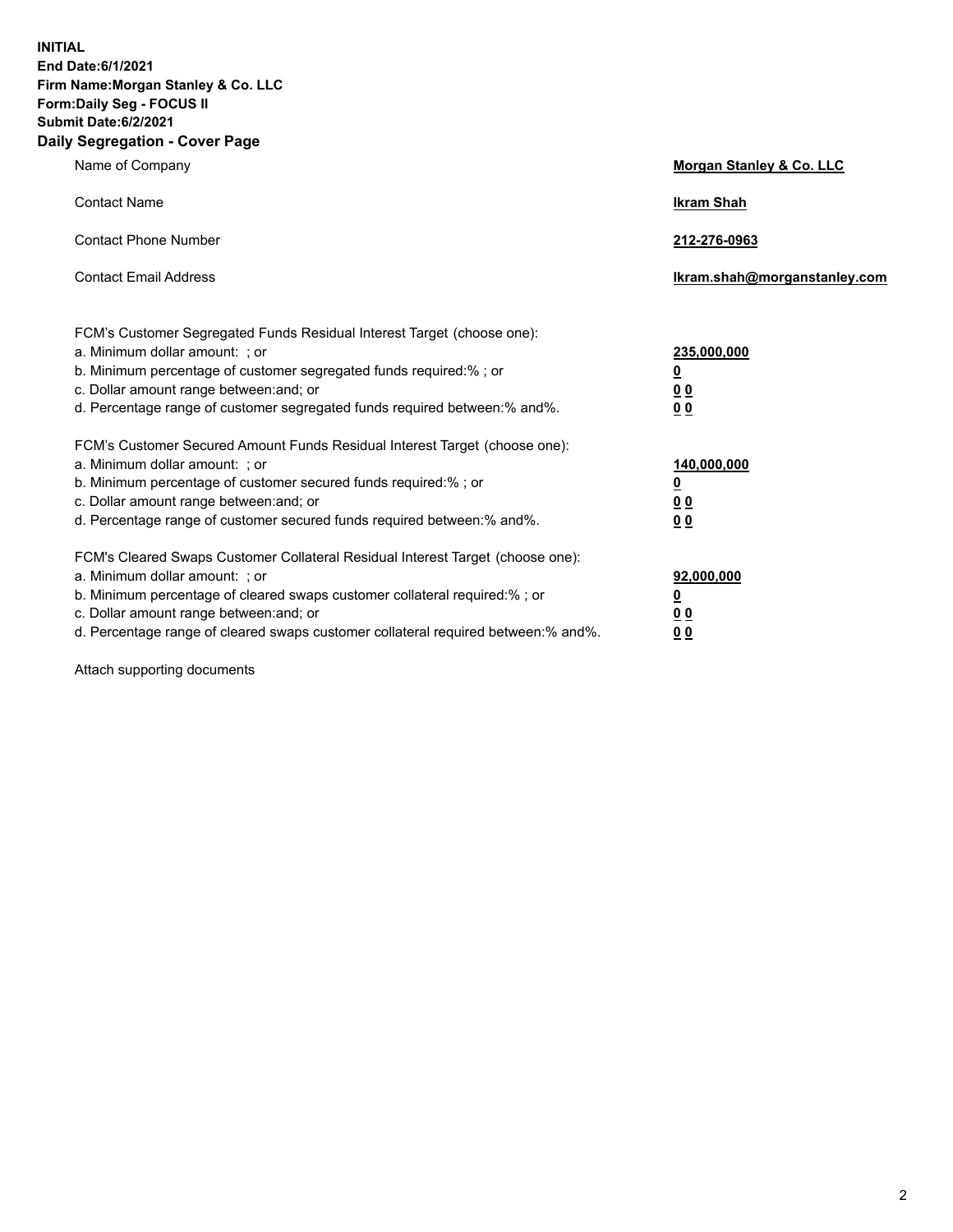## **INITIAL End Date:6/1/2021 Firm Name:Morgan Stanley & Co. LLC Form:Daily Seg - FOCUS II Submit Date:6/2/2021 Daily Segregation - Secured Amounts** Foreign Futures and Foreign Options Secured Amounts Amount required to be set aside pursuant to law, rule or regulation of a foreign government or a rule of a self-regulatory organization authorized thereunder **0** [7305] 1. Net ledger balance - Foreign Futures and Foreign Option Trading - All Customers A. Cash **4,647,346,870** [7315] B. Securities (at market) **2,140,083,513** [7317] 2. Net unrealized profit (loss) in open futures contracts traded on a foreign board of trade **1,087,443,193** [7325] 3. Exchange traded options a. Market value of open option contracts purchased on a foreign board of trade **39,915,912** [7335] b. Market value of open contracts granted (sold) on a foreign board of trade **-29,608,249** [7337] 4. Net equity (deficit) (add lines 1. 2. and 3.) **7,885,181,239** [7345] 5. Account liquidating to a deficit and account with a debit balances - gross amount **69,766,563** [7351] Less: amount offset by customer owned securities **-68,972,947** [7352] **793,616** [7354] 6. Amount required to be set aside as the secured amount - Net Liquidating Equity Method (add lines 4 and 5) 7. Greater of amount required to be set aside pursuant to foreign jurisdiction (above) or line 6. FUNDS DEPOSITED IN SEPARATE REGULATION 30.7 ACCOUNTS 1. Cash in banks A. Banks located in the United States **561,416,803** [7500] B. Other banks qualified under Regulation 30.7 **625,731,737** [7520] **1,187,148,540** 2. Securities A. In safekeeping with banks located in the United States **564,819,043** [7540] B. In safekeeping with other banks qualified under Regulation 30.7 **45,310,720** [7560] **610,129,763** 3. Equities with registered futures commission merchants A. Cash **16,806,147** [7580] B. Securities **0** [7590] C. Unrealized gain (loss) on open futures contracts **6,622,442** [7600] D. Value of long option contracts **0** [7610] E. Value of short option contracts **0** [7615] **23,428,589** [7620] 4. Amounts held by clearing organizations of foreign boards of trade A. Cash **0** [7640] B. Securities **0** [7650] C. Amount due to (from) clearing organization - daily variation **0** [7660] D. Value of long option contracts **0** [7670] E. Value of short option contracts **0** [7675] **0** [7680] 5. Amounts held by members of foreign boards of trade A. Cash **3,662,557,745** [7700] B. Securities **1,529,953,751** [7710] C. Unrealized gain (loss) on open futures contracts **1,080,820,751** [7720] D. Value of long option contracts **39,915,912** [7730] E. Value of short option contracts **-29,608,249** [7735] **6,283,639,910** [7740] 6. Amounts with other depositories designated by a foreign board of trade **0** [7760] 7. Segregated funds on hand **0** [7765] 8. Total funds in separate section 30.7 accounts **8,104,346,802** [7770] 9. Excess (deficiency) Set Aside for Secured Amount (subtract line 7 Secured Statement Page 1 from Line 8) **218,371,947** [7380]

- 10. Management Target Amount for Excess funds in separate section 30.7 accounts **140,000,000** [7780]
- 11. Excess (deficiency) funds in separate 30.7 accounts over (under) Management Target **78,371,947** [7785]

**7,885,974,855** [7355] **7,885,974,855** [7360] [7530] [7570]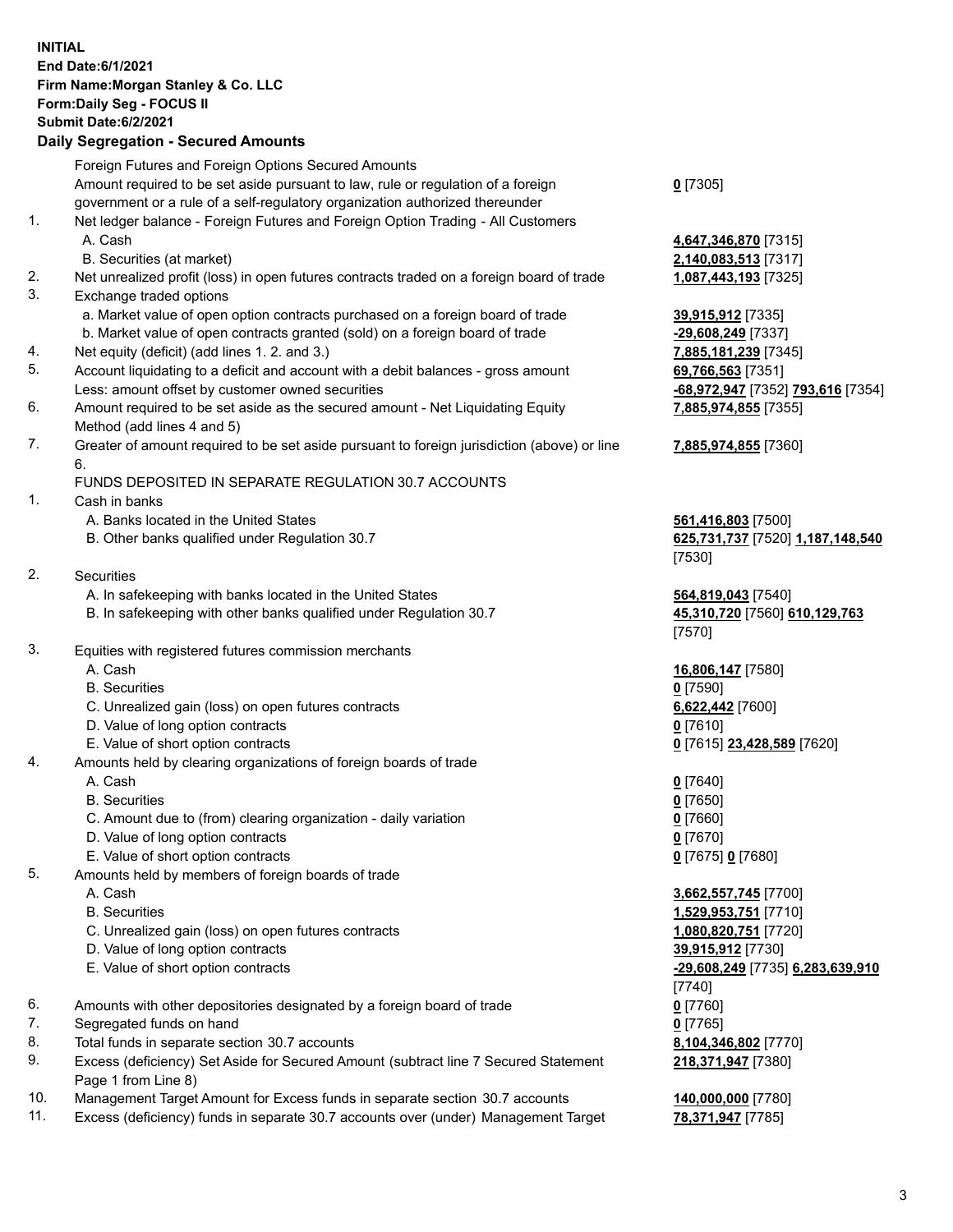|     | <b>INITIAL</b><br>End Date:6/1/2021<br>Firm Name: Morgan Stanley & Co. LLC<br>Form: Daily Seg - FOCUS II<br><b>Submit Date:6/2/2021</b><br>Daily Segregation - Segregation Statement |                                              |
|-----|--------------------------------------------------------------------------------------------------------------------------------------------------------------------------------------|----------------------------------------------|
|     |                                                                                                                                                                                      |                                              |
| 1.  | SEGREGATION REQUIREMENTS(Section 4d(2) of the CEAct)                                                                                                                                 |                                              |
|     | Net ledger balance<br>A. Cash                                                                                                                                                        |                                              |
|     | B. Securities (at market)                                                                                                                                                            | 12,721,968,334 [7010]                        |
| 2.  |                                                                                                                                                                                      | 8,129,070,306 [7020]<br>5,158,591,295 [7030] |
| 3.  | Net unrealized profit (loss) in open futures contracts traded on a contract market<br>Exchange traded options                                                                        |                                              |
|     | A. Add market value of open option contracts purchased on a contract market                                                                                                          |                                              |
|     | B. Deduct market value of open option contracts granted (sold) on a contract market                                                                                                  | 897,623,545 [7032]<br>-418,882,574 [7033]    |
| 4.  | Net equity (deficit) (add lines 1, 2 and 3)                                                                                                                                          | 26,488,370,906 [7040]                        |
| 5.  | Accounts liquidating to a deficit and accounts with                                                                                                                                  |                                              |
|     | debit balances - gross amount                                                                                                                                                        | 247,366,836 [7045]                           |
|     | Less: amount offset by customer securities                                                                                                                                           | -246,868,076 [7047] 498,760 [7050]           |
| 6.  | Amount required to be segregated (add lines 4 and 5)                                                                                                                                 | 26,488,869,666 [7060]                        |
|     | FUNDS IN SEGREGATED ACCOUNTS                                                                                                                                                         |                                              |
| 7.  | Deposited in segregated funds bank accounts                                                                                                                                          |                                              |
|     | A. Cash                                                                                                                                                                              | 3,809,029,855 [7070]                         |
|     | B. Securities representing investments of customers' funds (at market)                                                                                                               | 0 [7080]                                     |
|     | C. Securities held for particular customers or option customers in lieu of cash (at                                                                                                  | 2,533,784,694 [7090]                         |
|     | market)                                                                                                                                                                              |                                              |
| 8.  | Margins on deposit with derivatives clearing organizations of contract markets                                                                                                       |                                              |
|     | A. Cash                                                                                                                                                                              | 14,460,838,544 [7100]                        |
|     | B. Securities representing investments of customers' funds (at market)                                                                                                               | $0$ [7110]                                   |
|     | C. Securities held for particular customers or option customers in lieu of cash (at                                                                                                  | 5,081,072,219 [7120]                         |
|     | market)                                                                                                                                                                              |                                              |
| 9.  | Net settlement from (to) derivatives clearing organizations of contract markets                                                                                                      | -14,637,724 [7130]                           |
| 10. | Exchange traded options                                                                                                                                                              |                                              |
|     | A. Value of open long option contracts                                                                                                                                               | 897,623,545 [7132]                           |
|     | B. Value of open short option contracts                                                                                                                                              | -418,882,574 [7133]                          |
| 11. | Net equities with other FCMs                                                                                                                                                         |                                              |
|     | A. Net liquidating equity                                                                                                                                                            | 10,506,422 [7140]                            |
|     | B. Securities representing investments of customers' funds (at market)                                                                                                               | $0$ [7160]                                   |
|     | C. Securities held for particular customers or option customers in lieu of cash (at                                                                                                  | $0$ [7170]                                   |
|     | market)                                                                                                                                                                              |                                              |
| 12. | Segregated funds on hand                                                                                                                                                             | 514,213,393 [7150]                           |
| 13. | Total amount in segregation (add lines 7 through 12)                                                                                                                                 | 26,873,548,374 [7180]                        |
| 14. | Excess (deficiency) funds in segregation (subtract line 6 from line 13)                                                                                                              | 384,678,708 [7190]                           |
| 15. | Management Target Amount for Excess funds in segregation                                                                                                                             | 235,000,000 [7194]                           |

16. Excess (deficiency) funds in segregation over (under) Management Target Amount Excess

**149,678,708** [7198]